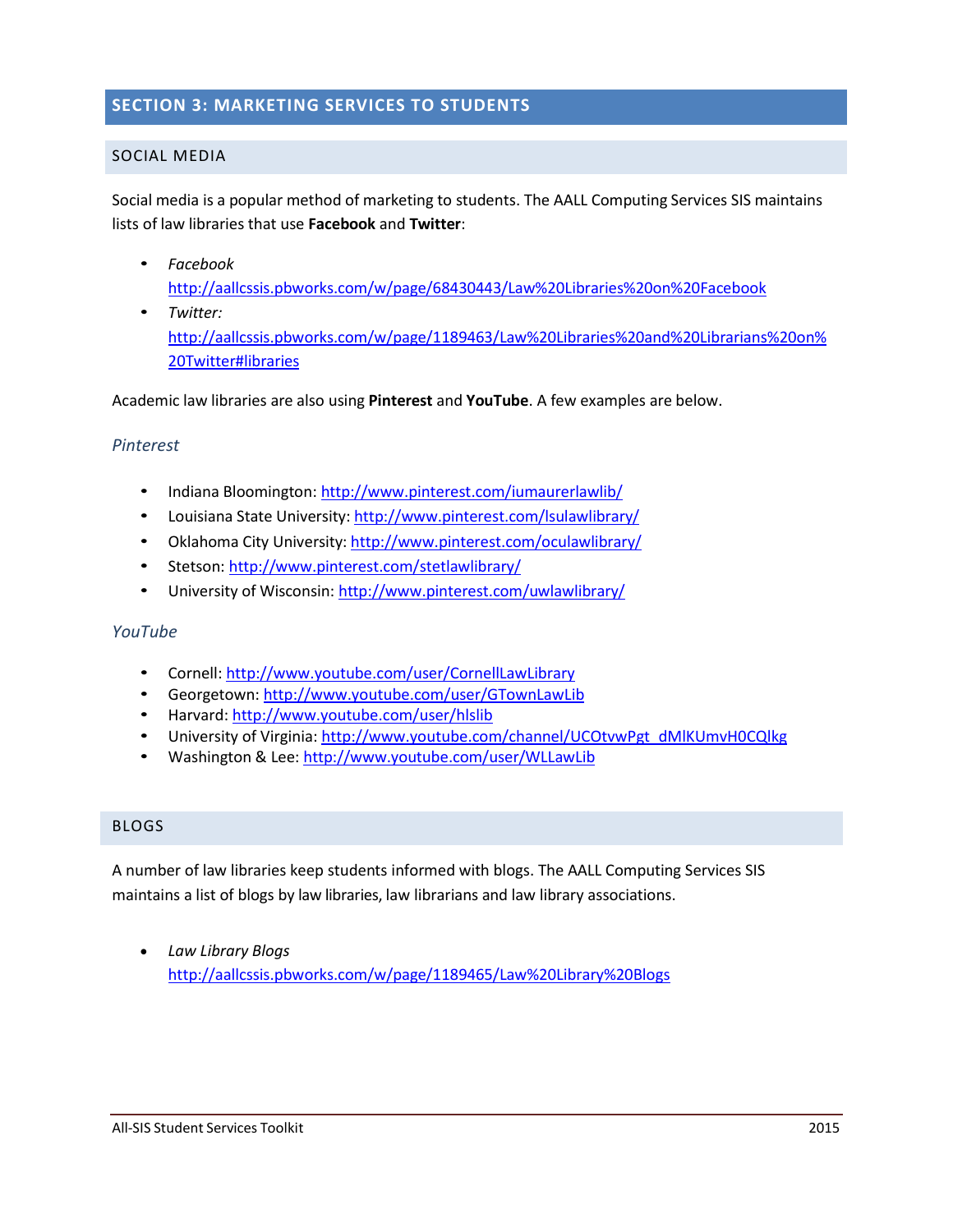# NEWSLETTERS

Some law libraries produce electronic newsletters several times a year. A few examples are:

- Boston College: <http://www.bc.edu/schools/law/library/services/libnewsletters.html>
- New England:<http://www.nesl.edu/library/newsletters.cfm>
- Oklahoma City University: <http://law.okcu.libguides.com/content.php?pid=352278>
- St. Mary's: <http://lawlib.stmarytx.edu/news.html>
- University of Notre Dame: [http://scholarship.law.nd.edu/law\\_lib\\_news/](http://scholarship.law.nd.edu/law_lib_news/)

# OUTREACH EVENTS

# *Fall Fests & Open Houses*

- Cornell: <http://blog.law.cornell.edu/library/2013/08/23/library-open-house/>
- George Washington University: [http://issuu.com/gwlawpubs/docs/friendsnwslttr\\_sp10/5](http://issuu.com/gwlawpubs/docs/friendsnwslttr_sp10/5) and <http://law.gwu.libguides.com/lawlapalooza>
- Harvard: <http://etseq.law.harvard.edu/2013/09/hls-students-library-fest-this-friday/>
- University of Chicago: [http://news.lib.uchicago.edu/blog/2013/10/12/join-us-for-the-dangelo](http://news.lib.uchicago.edu/blog/2013/10/12/join-us-for-the-dangelo-law-library-fall-fest-oct-22/)[law-library-fall-fest-oct-22/](http://news.lib.uchicago.edu/blog/2013/10/12/join-us-for-the-dangelo-law-library-fall-fest-oct-22/) and [http://www.law.uchicago.edu/news/dangelo-law-library-says](http://www.law.uchicago.edu/news/dangelo-law-library-says-hello-fall-fest)[hello-fall-fest](http://www.law.uchicago.edu/news/dangelo-law-library-says-hello-fall-fest) and http://www.law.uchicago.edu/news/meet-law-library-fall-fest-offers-behindscenes-look-d%E2%80%99angelo-0
- University of Texas: <http://blogs.utexas.edu/Tarlton-library-news/2013/09/reminder-for-ut-law/>

## *Brown Bags*

- Hastings: [http://hastingslawlibrary.wordpress.com/2012/09/06/brown-bag-research-](http://hastingslawlibrary.wordpress.com/2012/09/06/brown-bag-research-bloomberg-law/) [bloomberg](http://hastingslawlibrary.wordpress.com/2012/09/06/brown-bag-research-bloomberg-law/)[law/](http://hastingslawlibrary.wordpress.com/2012/09/06/brown-bag-research-bloomberg-law/)
- Oklahoma City University: [http://law.okcu.edu/?s=brown+bag](http://law.okcu.edu/?s=brown%2Bbag)
- University of California, Davis[: https://law.ucdavis.edu/library/research](https://law.ucdavis.edu/library/research-guides/brown-bags.html)[guides/brown-bags.html](https://law.ucdavis.edu/library/research-guides/brown-bags.html)
- University of Houston: [http://notabeneuh.blogspot.com/2014/09/law-library-brown](http://notabeneuh.blogspot.com/2014/09/law-library-brown-bag-series.html)[bag-series.html](http://notabeneuh.blogspot.com/2014/09/law-library-brown-bag-series.html)

## GIVEAWAYS

Students love swag. Proving tangible items can increase the impact of a marketing campaign. Branding items is another way to connect the item with your library: include your library's logo and URL.

*Popular Giveaways*: bookmarks; flash drives; keychains; magnets; mugs; pens; stress balls; water bottles, spill-proof cups; ear plugs; highlighters; candy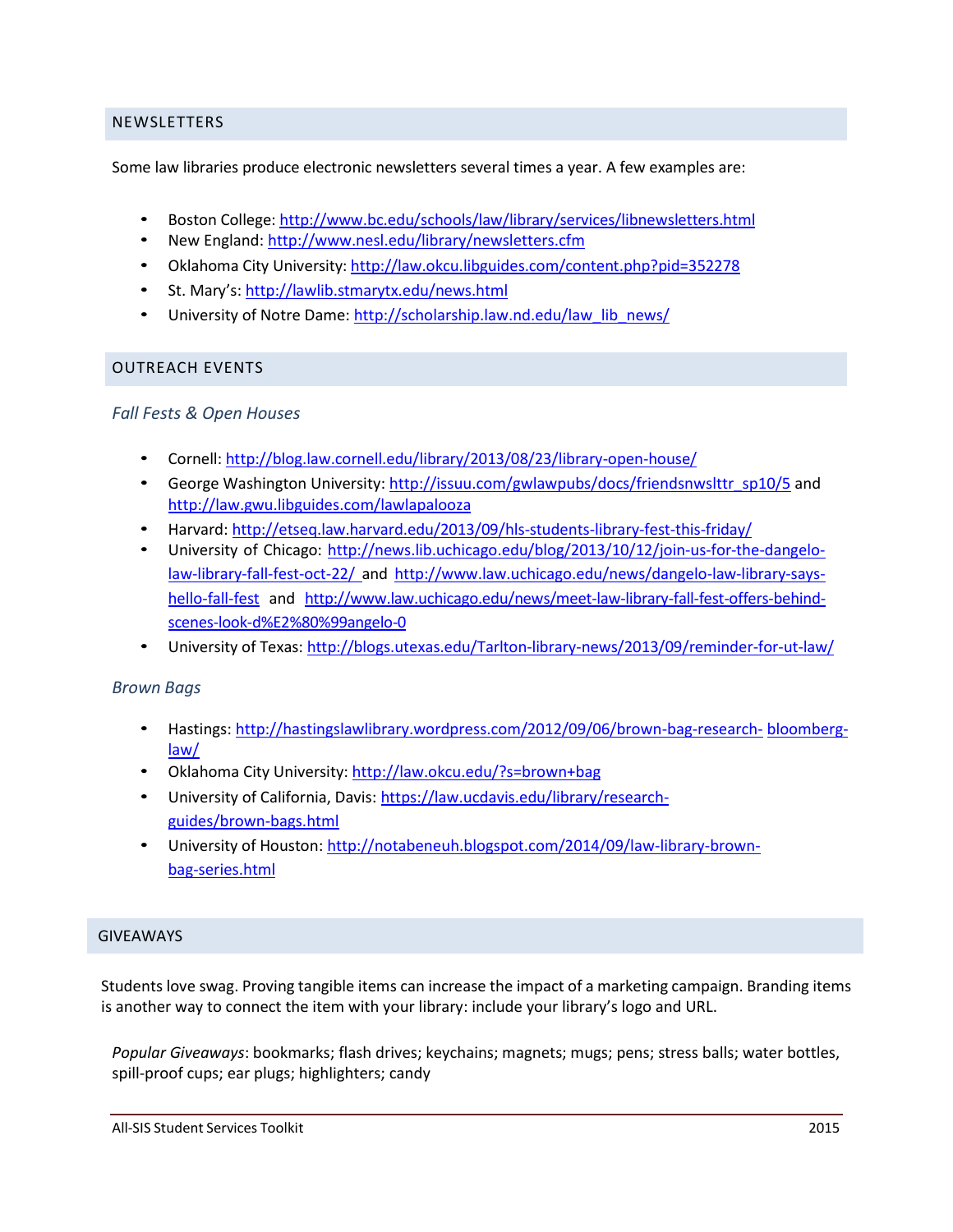# *Distribution*: circulation desk, reference desk; during orientation; during exams; National Library Week

#### MARKETING BIBLIOGRAPHY

## *Toolkits*

- AALL Knowledge Center Public Relations Section <http://www.aallnet.org/main-menu/Member-Resources/knowledgecenter/pr>
- ALL-SIS Marketing & Outreach Toolkit <http://www.aallnet.org/sections/all/storage/Marketing-Outreach-Toolkit-2013>

## *Online Discussion*

• Marketing Your Library Services to Students - An Online Discussion (ALL-SIS, 2011) [http://www.aallnet.org/sections/all/storage/committees/students/projects/discussion04](http://www.aallnet.org/sections/all/storage/committees/students/projects/discussion04-26-28-2011.html) [-26-28-](http://www.aallnet.org/sections/all/storage/committees/students/projects/discussion04-26-28-2011.html) [2011.html](http://www.aallnet.org/sections/all/storage/committees/students/projects/discussion04-26-28-2011.html)

#### *Books*

Bizzle, Ben and Maria Flora. *Start a Revolution: Stop Acting Like a Library*. Chicago: ALA Editions, 2015

Dempsey, Kathy. *The Accidental Library Marketer.* Medford, N.J.: Information Today, 2009

Kennedy, Marie R. and Cheryl LaGuardia. *Marketing Your Library's Electronic Resources: A How-to-doit Manual*. Chicago: Neal-Schuman, 2013. Print.

Lindsay, Anita Rothwell, comp*. Marketing and Public Relations Practices in College Libraries. CLIP Notes 34.* Chicago: Association of College and Research Libraries, American Library Association, 2004 Markless, Sharon and David Streatfield. *Evaluating the Impact of Your Library*. 2nd ed. London: Facet Pub., 2013. Print.

Mathews, Brian Scott. *Marketing Today's Academic Library*. Chicago: American Library Association, 2009

Potter, Ned. *The Library Marketing Toolkit*. London: Facet Pub., 2013. Print.

Siess, Judith A. *The Visible Librarian.* Chicago: American Library Association, 2003.

Snavely, Loanne. *Student Engagement and the Academic Library*. Santa Barbara, CA: Libraries Unlimited, 2012. Print.

Smallwood, Carol, Vera Gubnitskaia, and Kerol Harrod, eds*. Marketing Your Library: Tips and Tools That Work.* Jefferson, NC: McFarland, 2012

Thomsett-Scott, Beth C. (ed.) *Marketing With Social Media: A LITA Guide*, Chicago: ALA TechSource,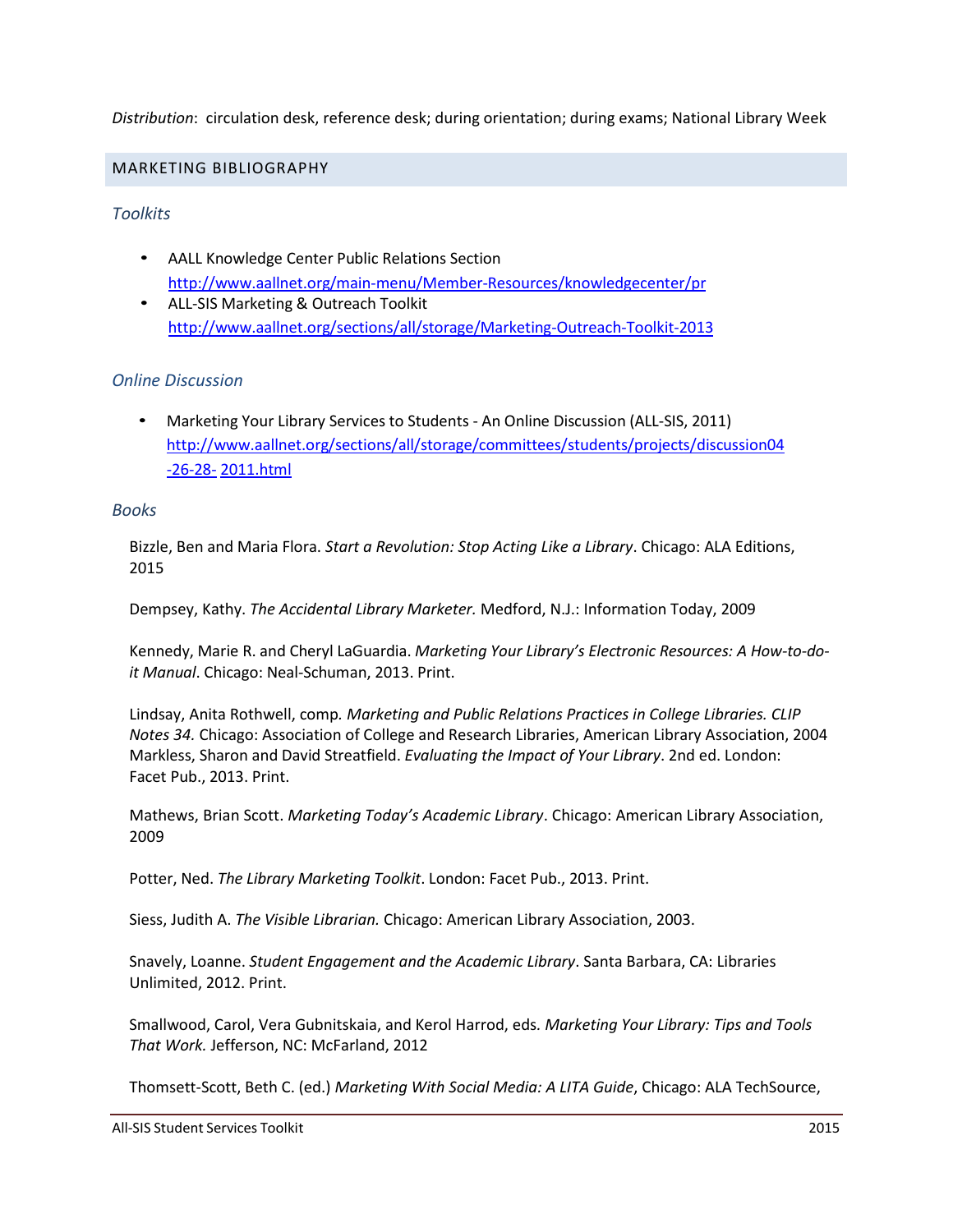## 2014.

Walters, Suzanne and Kent Jackson. *Breakthrough Branding: Positioning Your Library to Survive and Thrive*. Chicago: Neal-Schuman, 2013. Print.

# *Articles*

What Makes an Outreach Librarian an Outreach Librarian: Delving into Outreach Librarian Duties and Responsibilities [article] *AALL Spectrum*, Vol. 18, Issue 9 (July 2014), pp. 20-21 [Johnsrud, Karin](http://www.heinonline.org/HOL/AuthorProfile?action=edit&search_name=Johnsrud,%20Karin&collection=journals)

Outrageous Outreach and a 10-Foot Tree: What Won't Libraries Do to Get Some Extra Funds [article] *AALL Spectrum*, Vol. 18, Issue 8 (June 2014), pp. 20-21 Adkins, John W.

How Do You Library: A Comparison of the Marketing Techniques of Florida Law School Libraries [article] *AALL Spectrum*, Vol. 18, Issue 7 (May 2014), pp. 8-11 Mergerman, Shira

Market Your Library: How to Create a Library Marketing Committee [article] *AALL Spectrum*, Vol. 18, Issue 6 (April 2014), pp. 5-6 Schander, Deborah

Cost-Effective Marketing: Tips for Marketing Your Library on a Tight Budget [article] *AALL Spectrum*, Vol. 18, Issue 5 (March 2014), pp. 6-7 Ross, Abigail

What Can Infographs Do for You: Using Infographs to Advocate for and Market Your Library [article] *AALL Spectrum*, Vol. 18, Issue 4 (February 2014), pp. 7-8 Qualey, Ellen

Marketing and Outreach in Law Libraries: A White Paper [article] *Law Library Journal*, Vol. 105, Issue 4 (Fall 2013) pp. 525-538 105 Law Libr. J. 525 (2013)

Library Services for the Self-Interested Law School: Enhancing the Visibility of Faculty Scholarship [article] *Law Library Journal*, Vol. 105. Issue 2 (Spring 2013) pp. 175-198 Canick, Simon 105 Law Libr. J. 275 (2013)

Architecture, Logos, and Brands - Oh My: What's a Library to Do [notes] *AALL Spectrum*, Vol. 17, Issue 7 (May 2013), pp. 9-11 Fletcher, Kathy

Public Relations: Digital Signage - A New Tool in your Arsenal of Knowledge [article] *AALL Spectrum*, Vol. 17, Issue 5 (March 2013), pp. 7-10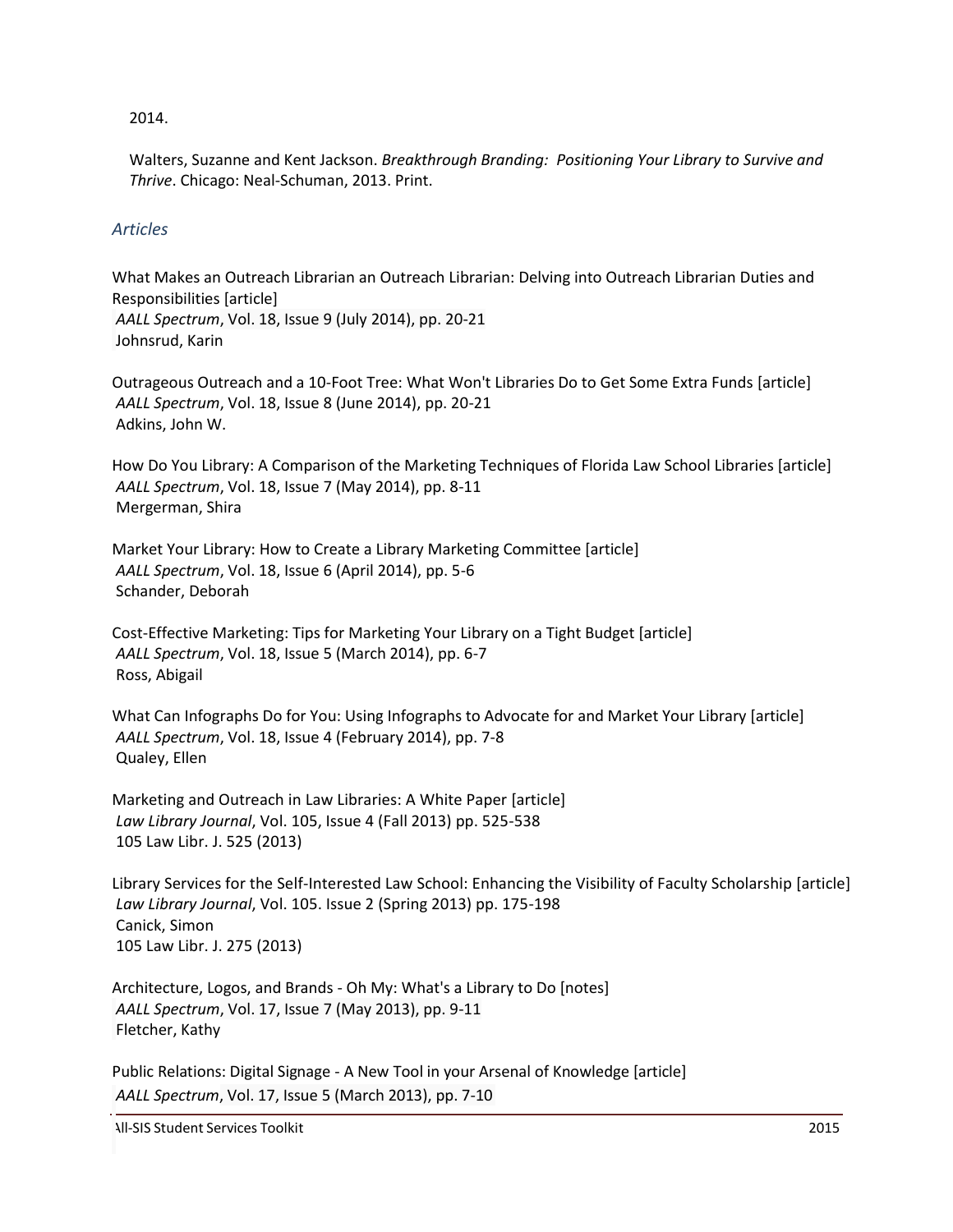Schander, Deborah

Art of Making Law Library Videos, The [comments] *AALL Spectrum*, Vol. 17, Issue 4 (February 2013), pp. 7-8 Dabney, L. Cindy

Public Relations: Marketing Through the Ordinary...and the Extraordinary: How to Create a Buzz about your Library [article] *AALL Spectrum*, Vol. 16, Issue 9 (July 2012), pp. 9-11 Aggerbeck, Valerie R.

Thinking, Writing, Sharing, Blogging: Lessons Learned from Implementing a Law Library Blog [article] Law Library Journal, Vol. 103, Issue 1 (Winter 2011), pp. 113-124 Steele, Jordan and Greenlee, Ed 103 Law Libr. J. 113 (2011)

Taking the Mystery out of Marketing: Marking, Luring, and Captivating the Customer [article] *AALL Spectrum*, Vol. 15, Issue 8 (June 2011), pp. 7-8 Plumb, Tawnya

Accidental Library Marketer: A Must-Have Marketing Book for Librarians, The [article] *AALL Spectrum*, Vol. 15, Issue 7 (May 2011), pp. 8-9 Serfass, Melissa

Excellence in Marketing - And the Winners Are [notes] *AALL Spectrum*, Vol. 14, Issue 1 (September/October 2009), pp. 8-10 Spohr, Cindy

Let's Give Them Something to Talk About - Word of Mouth Is an Important Campaign to Add to Your Marketing Mix [article] *AALL Spectrum*, Vol. 12, Issue 7 (May 2008), pp. 10-26

Spohr, Cindy

Best in Show - AALL's Excellence in Marketing Awards Showcase Law Librarians' Creativity in Promoting Their Libraries and Services [article]

*AALL Spectrum*, Vol. 12, Issue 1 (September/October 2007), pp. 16-18 Jones, Julie

On a Mission to Market - Law Librarians Can Find Marketing and Publicity Help with Books, Periodicals, and the Web [article] *AALL Spectrum*, Vol. 10, Issue 1 (September/October 2005), pp. 8-9 Engsberg, Mark D.